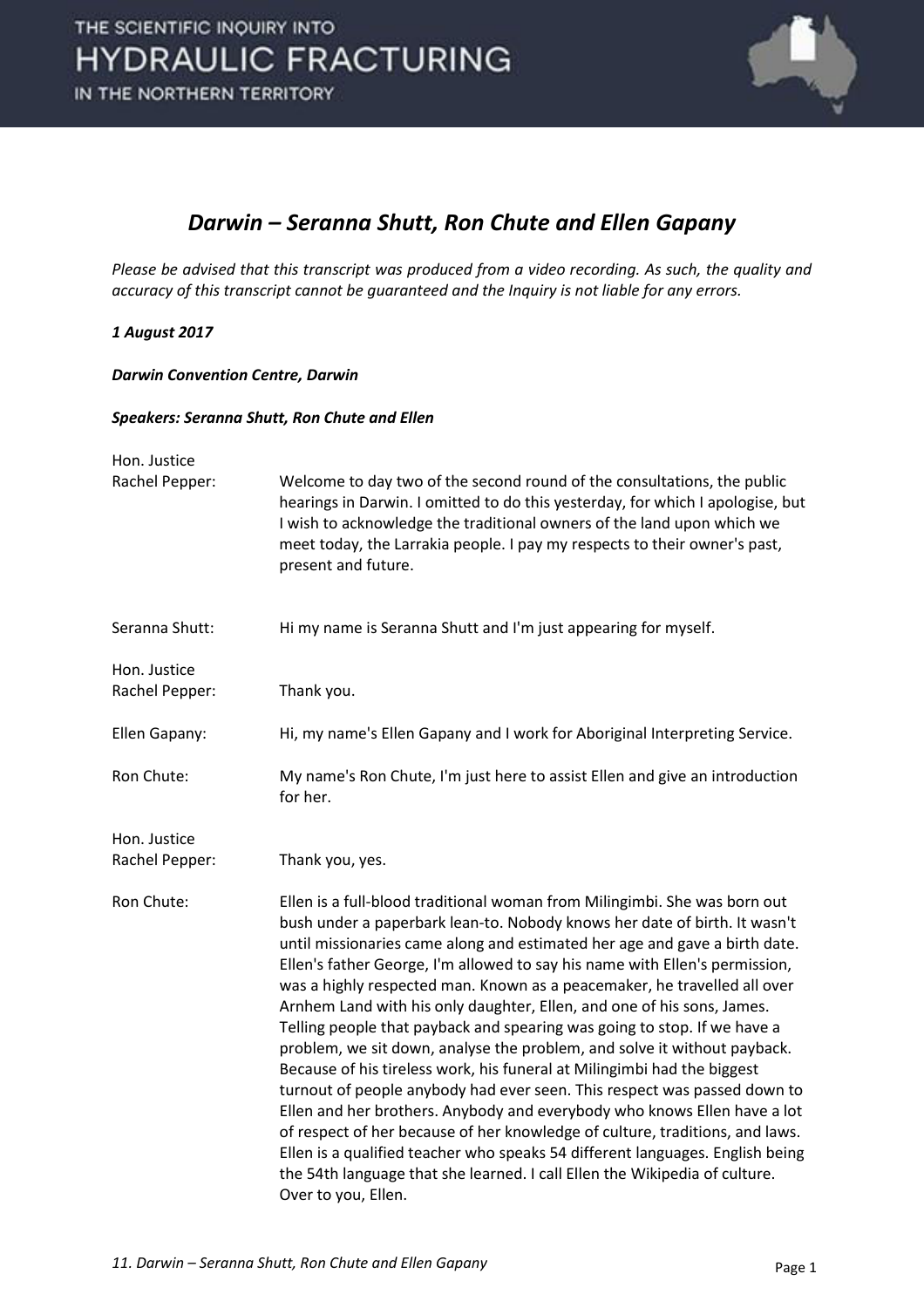# THE SCIENTIFIC INQUIRY INTO **HYDRAULIC FRACTURING**

IN THE NORTHERN TERRITORY



| Ellen Gapany:<br>Hon. Justice<br>Rachel Pepper: | I would like share with you guys as the panel, to throw questions to me and<br>then I'll give you feedback.                                                                                                                                                                                                                                                                                                                                                                                                                                                                                                                                                                                                                                                                                                                                                                                                                                                                                                                                                                          |
|-------------------------------------------------|--------------------------------------------------------------------------------------------------------------------------------------------------------------------------------------------------------------------------------------------------------------------------------------------------------------------------------------------------------------------------------------------------------------------------------------------------------------------------------------------------------------------------------------------------------------------------------------------------------------------------------------------------------------------------------------------------------------------------------------------------------------------------------------------------------------------------------------------------------------------------------------------------------------------------------------------------------------------------------------------------------------------------------------------------------------------------------------|
|                                                 | Thank you Ellen. What we might do is hear all of the oral presentations first,<br>hear what people have to say first. And then we'll, as you've seen, we'll ask<br>questions. Thank you. Yes, Miss Shutt.                                                                                                                                                                                                                                                                                                                                                                                                                                                                                                                                                                                                                                                                                                                                                                                                                                                                            |
| Ellen Gapany:                                   | Okay.                                                                                                                                                                                                                                                                                                                                                                                                                                                                                                                                                                                                                                                                                                                                                                                                                                                                                                                                                                                                                                                                                |
| Seranna Shutt:                                  | Hi my names Seranna and I'm just a mum pretty much, and I really thought<br>it was important that mums, family members, had a voice here. I'm not a<br>professor, not a doctor, or anything like that. So a few years ago I became<br>interested in finding out more about fracking. About four years ago I started<br>looking for land to buy. My parents live in Tasmania and wanted to build a<br>house. Haven't got that much money so I was looking in Tasmania, and then<br>I saw some really cheap blocks of land in Queensland. In a place called Tara.<br>My twin sister is called Tara so I thought, "Wow, this is amazing. Dream<br>come true. I can go buy a 30 hectare block." I was just googling this morning,<br>you can get 12 hectares for 25 grand; 30 hectares  You can actually pay<br>\$200 a week off a \$59,000 land. I think this guy's really needing to try to get<br>rid of it. Because you don't even need banks or anything. And also 37 acres<br>as well for \$29,000.                                                                                |
|                                                 | So I thought this is a dream come true. I though, "Great!" Then I thought,<br>"Why is it so cheap?" And that's when I investigated and found out about<br>the coal seam gas hub that's there in Tara. And that people wanted to get<br>off the land. Get off their own land, leave their houses. And the more that I<br>found out the more I was quite horrified about what was happening. I'm a<br>mum of a 15 month old and I wanted to raise him in a safe, happy, chilled<br>out, relaxed place. And then I found out, I read more about the unexplained<br>seizures, that my twin sister passed away from actually in a seizure<br>nosebleeds, skin conditions, migraines, severe fatigue. And attention; it was<br>really hard for kids to focus at school. So my idea, my romantic idea to go to<br>and buy a block in Queensland, was out the door about three years ago.<br>Also I found back in 2001, they were worth about \$60,000. So the rates of<br>the value of that land has gone down a lot. And I wouldn't want that to<br>happen here in the Northern Territory. |
|                                                 | So yeah, I'm not really talking about too much about scientific, I'm just<br>talking about why I'm  what got myself interested into this. And why it's<br>important that we're talking about benefits versus risk. And I guess I ask,<br>"Why?" Why now do we have to do this? Why not in 50 years, 100 years.<br>Why not my grandchildren look into this later on when we maybe have<br>some more feedback or more experiences to  We've got plenty actually.<br>Obviously, we've got plenty of experiences that we can have lessons learnt.<br>So that's my five cents worth I guess, is that I really don't want the Northern<br>Territory to end up like Queensland. Thank you.                                                                                                                                                                                                                                                                                                                                                                                                  |
| Ellen Gapany:                                   | Yeah, I would like to ask a question. Why do you say fracking. I never<br>learned that word in school, when I went to school. Never was introduced to                                                                                                                                                                                                                                                                                                                                                                                                                                                                                                                                                                                                                                                                                                                                                                                                                                                                                                                                |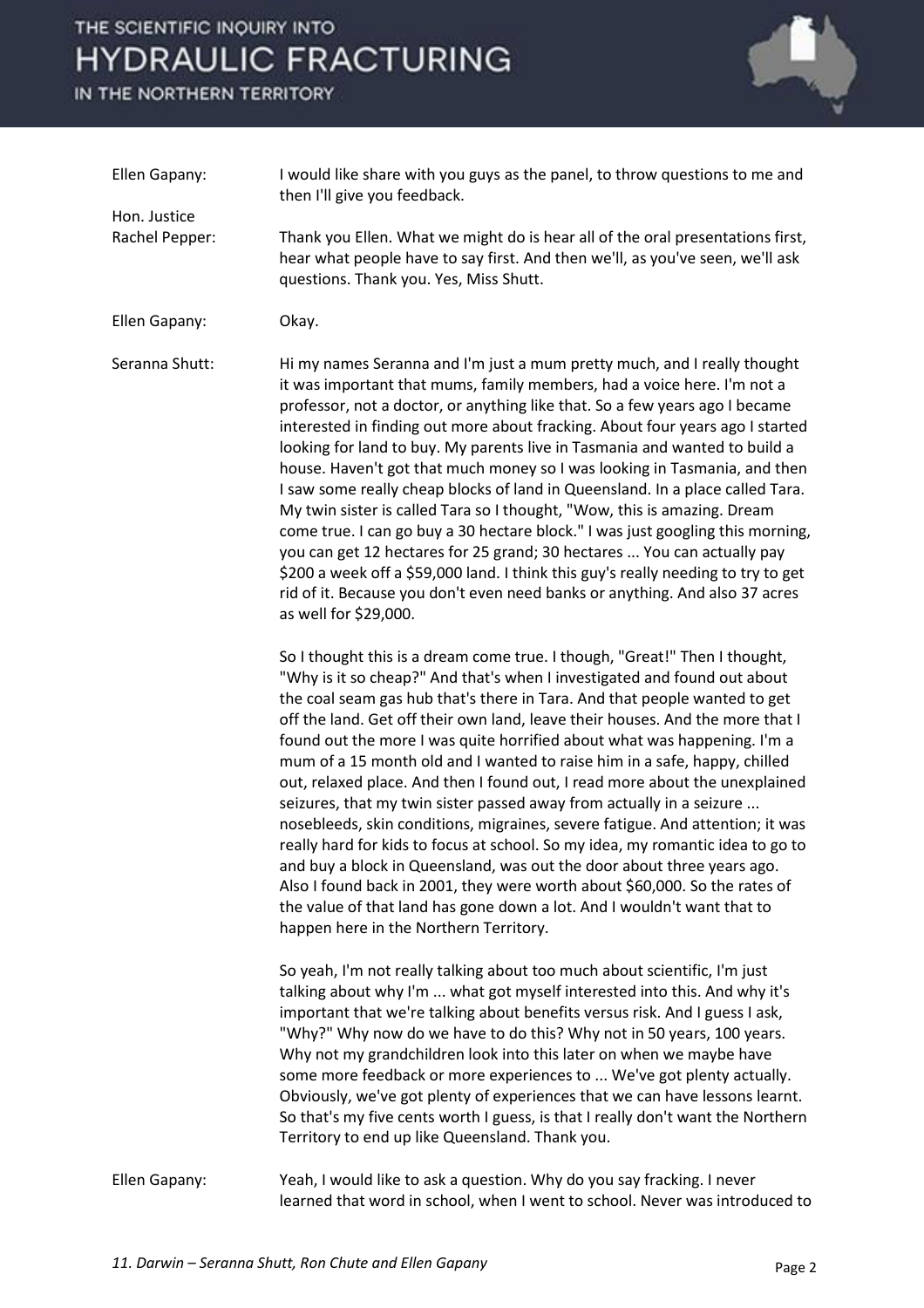

me by those missionaries as a teachers. So this is the first time that I've learned about the word fracking. What is it? Because my land, our land, has not been done by fracking people. We never use gas. We lived on land and land look after us. There were no drillings, anything like that. It's too dangerous. And it's not healthy for generations to come. Where will they be? Where will they hunt around for food? I'm a hunter. I feed myself from the land. When I'm out, out in the remote community, or visiting families or friends, I don't bother about shops. But I know food that's white man's food brought kidney problem, leprosy, toothaches, obesity, and TB. There was no one amongst the people that had those kinds of illness. With white people's food, and white people's activity, had damaged Yolngu people. Yolngu is me. We call ourselves Yolngu. We call you balanda.

 I'm a traditional person. And I'm very strong in my tradition. I learn about my land. I don't carry around, carrying a map. My map is here. And I know which direction that I'll go. I was taught. I can speak language. I can write my language. And I can speak your language as well and I can write your language. I've learnt and I put myself in your shoes. Just to communicate through to the world. With my communication I will build up my relationship for better. Because I have not been with these groups, but I showed my interest to help and to support. Why should my grandchildren suffer from gas, oil, and fracking? Why should they build their house out in the ocean? And feed themselves with what? My future children are very important. And they'll live long to see their children and their children.

 Our land is like a mother, a caring land. Feeds us, grows up, and we look after the land. We don't hurt land. 'Cause land is like your mother and my mother. It is very important. Land give us language, arts, sacred ceremonies. We perform, we teach children. And children learn and it's very important. If fracking goes on, children will lose their language, culture, tradition. And we have been here 60,000 years. Before white man people came. I am, and people out there in the communities, are the first Australians. Take into consideration. It is very important. Thank you.

- Rachel Pepper: Thank you. I've got a question just before, which I wanted to ask Ellen. You said that ... you're concerned that fracking will cause our children to lose their language and culture. I just want to find out why you say that? How will fracking, do you think, cause your children to lose language and culture?
- Ellen Gapany: Pollutions. If you start fracking the places. Pollution comes up. Children will die. Or their parents will die, have illness.

Rachel Pepper: Thank you. Yes, Dr. Jones?

Hon. Justice

Hon. Justice

Dr David Jones: Have you had any people from the gas companies come to your land to talk to you about what they might be doing?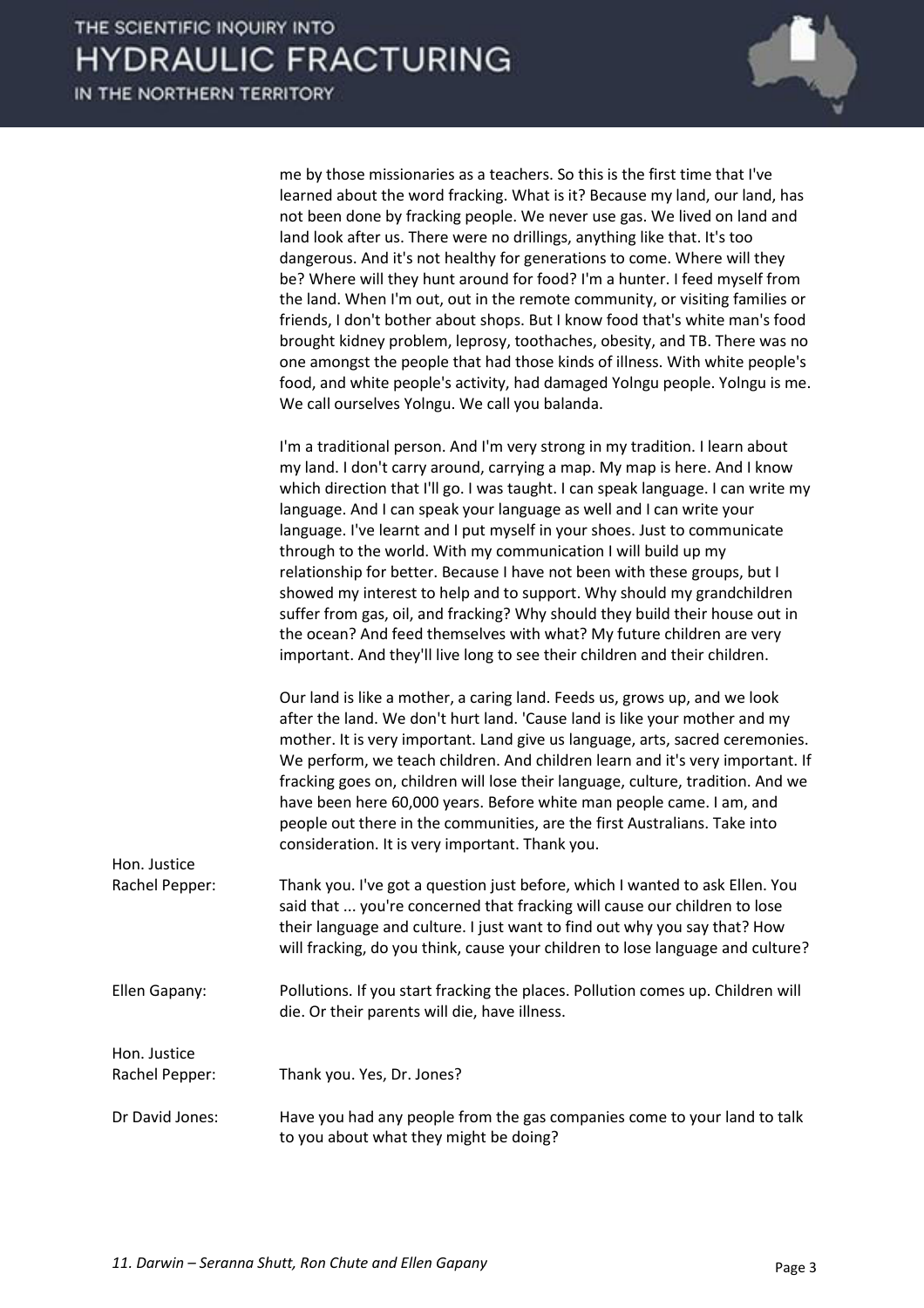### THE SCIENTIFIC INQUIRY INTO **HYDRAULIC FRACTURING**

IN THE NORTHERN TERRITORY



| Ellen Gapany:                  | Not gas companies, but other companies, they were going to do the mining<br>for bauxite. But area where my grandfather's land, or grandmother's, we<br>said no. No touching the land. Leave the nature as it is.                                                                                                                                                                                                                                                                                                   |
|--------------------------------|--------------------------------------------------------------------------------------------------------------------------------------------------------------------------------------------------------------------------------------------------------------------------------------------------------------------------------------------------------------------------------------------------------------------------------------------------------------------------------------------------------------------|
| Dr David Jones:                | Do you see any difference between like the bauxite mining and fracking?                                                                                                                                                                                                                                                                                                                                                                                                                                            |
| Ellen Gapany:                  | Yes.                                                                                                                                                                                                                                                                                                                                                                                                                                                                                                               |
| Dr David Jones:                | In terms of what it means to the land?                                                                                                                                                                                                                                                                                                                                                                                                                                                                             |
| Ellen Gapany:                  | Yes. We want nature as it was made. We want nature to leave it for children<br>to hunt around and feed themselves. When I hit the bucket.                                                                                                                                                                                                                                                                                                                                                                          |
| Hon. Justice<br>Rachel Pepper: | Yes, any other questions? Yes, Dr. Ritchie? Yes.                                                                                                                                                                                                                                                                                                                                                                                                                                                                   |
| Dr David Ritchie:              | Look, thank you for coming very much. And I know that some of the things<br>that I might  be in this question you might not want to be able to give me<br>much detail. But it's very important for this committee to know about how<br>you see the  both what's on the surface of the land, like what you can see<br>with your eye when you walk around, but what's down underneath as well,<br>and whether you see what's underneath as important as what's on the top.<br>Or more important or not as important? |
| Ellen Gapany:                  | They're both important to me. Never dig.                                                                                                                                                                                                                                                                                                                                                                                                                                                                           |
| Dr David Ritchie:              | Okay.                                                                                                                                                                                                                                                                                                                                                                                                                                                                                                              |
| Ellen Gapany:                  | Both surface and the bottom part is very important to me.                                                                                                                                                                                                                                                                                                                                                                                                                                                          |
| Dr David Ritchie:              | Okay. And when you say that, for my colleagues, when you say "me" you<br>mean your                                                                                                                                                                                                                                                                                                                                                                                                                                 |
| Ellen Gapany:                  | All of us. Yeah. Me and the person behind me. Or the group that I'm from.                                                                                                                                                                                                                                                                                                                                                                                                                                          |
| Dr David Ritchie:              | Thank you.                                                                                                                                                                                                                                                                                                                                                                                                                                                                                                         |
| Professor<br>Barry Hart AM:    | Could I just explore that a little bit. I have no problems at all in<br>understanding why the surface component is really, really important.<br>Hunting, all of those activities you just indicated. Why is under the ground<br>important for your group?                                                                                                                                                                                                                                                          |
| Ellen Gapany:                  | It's far more beyond, because it contains something that is unique to us. Like<br>for example, I believe in spiritual being because I believe, I'm a Christian, in<br>Christianity terminology. But I believe my own spiritual being too. 'Cause<br>what is underneath is within the sacred object and therefore I can't lift it up<br>or dig it. Or expose it.                                                                                                                                                    |
| Professor<br>Barry Hart AM:    | Thank you.                                                                                                                                                                                                                                                                                                                                                                                                                                                                                                         |